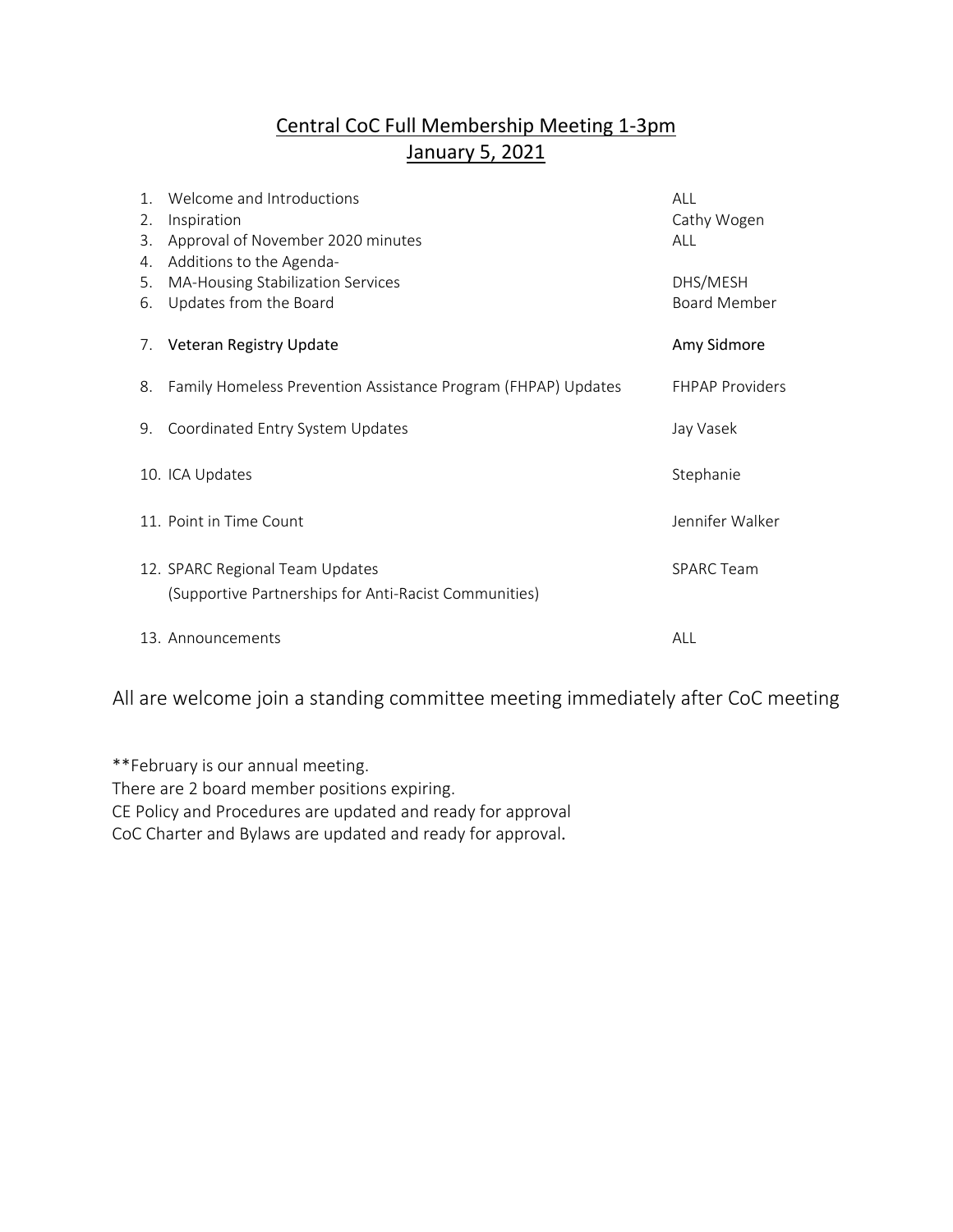|                                                                                                                                      | <b>2020 Coordinated Entry Monthly Meeting</b> |     |     |     |              |     |                |     |     |     |     |   |  |
|--------------------------------------------------------------------------------------------------------------------------------------|-----------------------------------------------|-----|-----|-----|--------------|-----|----------------|-----|-----|-----|-----|---|--|
| <b>Ages on Priority List</b>                                                                                                         |                                               |     |     |     |              |     |                |     |     |     |     |   |  |
| Feb.<br><b>Mar</b><br><b>May</b><br>Jul<br>Sep<br><b>Oct</b><br><b>Nov</b><br><b>Dec</b><br>Jan.<br>Apr<br>Jun<br>Aug<br><b>Ages</b> |                                               |     |     |     |              |     |                |     |     |     |     |   |  |
| 18-24                                                                                                                                | 60                                            | 55  | 66  | 49  | 42           | 39  | 35             | 39  | 46  | 43  | 53  |   |  |
| 60+                                                                                                                                  | 32                                            | 28  | 35  | 27  | 25           | 26  | 27             | 29  | 31  | 34  | 33  |   |  |
| 50-59                                                                                                                                | 86                                            | 79  | 84  | 57  | 57           | 57  | 57             | 64  | 63  | 61  | 69  |   |  |
| 40-49                                                                                                                                | 118                                           | 105 | 108 | 79  | 75           | 74  | 74             | 75  | 80  | 81  | 94  |   |  |
| 30-39                                                                                                                                | 212                                           | 181 | 173 | 132 | 131          | 125 | 115            | 120 | 129 | 122 | 132 |   |  |
| 20-29                                                                                                                                | 151                                           | 134 | 145 | 109 | 100          | 92  | 87             | 91  | 101 | 95  | 110 |   |  |
| 19<                                                                                                                                  | 13                                            | 7   | 14  | 8   | 8            | 7   | $\overline{7}$ | 8   | 7   | 6   | 7   |   |  |
| <b>Missing</b>                                                                                                                       | 4                                             | 5   | 7   | 1   | $\mathbf{1}$ | 5   | 8              | 5   | 5   | 4   | 3   |   |  |
| Total                                                                                                                                | 616                                           | 539 | 566 | 413 | 397          | 386 | 375            | 392 | 416 | 403 | 448 | 0 |  |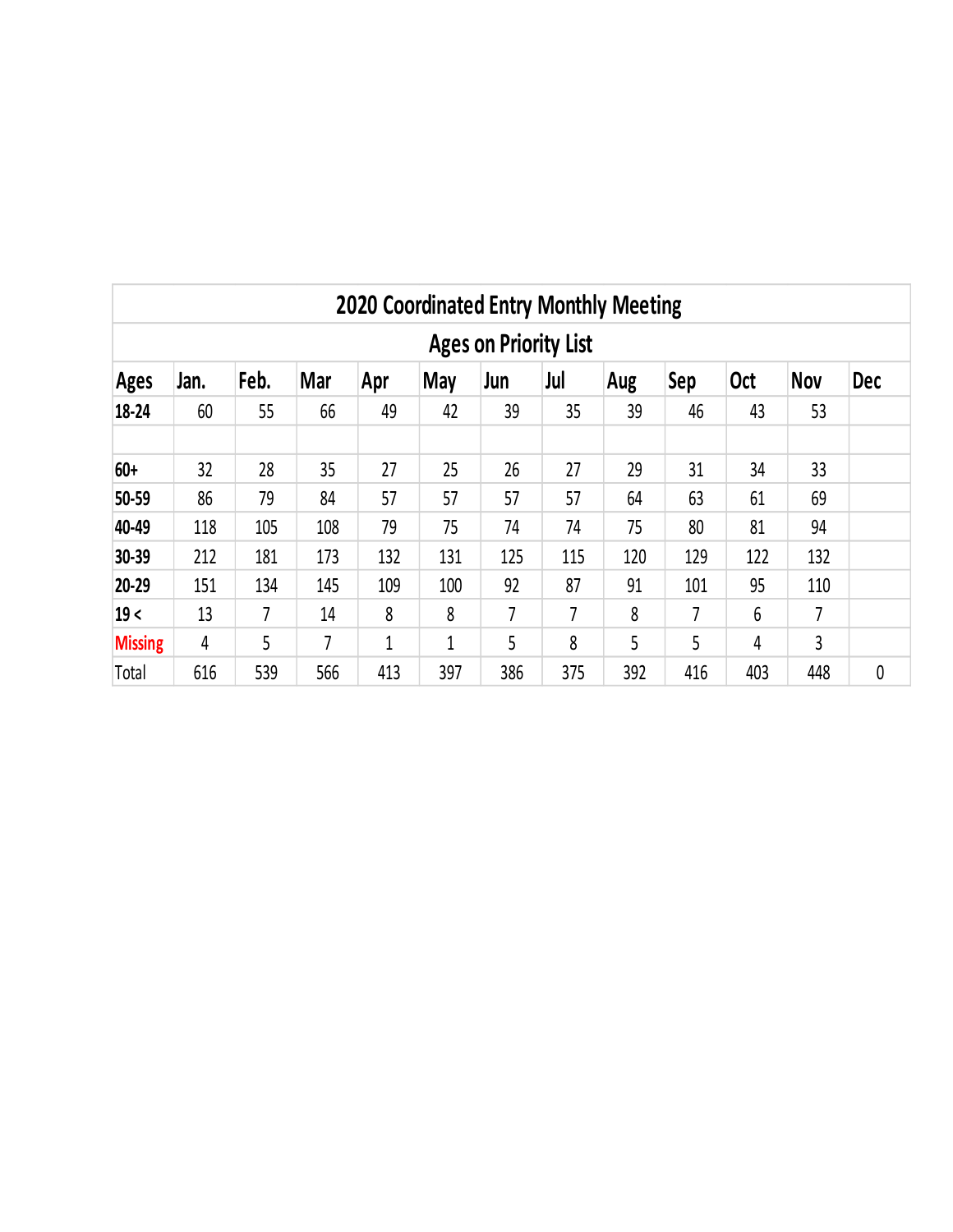|                                                                           |               |                |     |                       | 2020 Monthly Coordinated Entry Meeting Key Indicators |     |                |                                  |    |                                |    |                                |                                                |
|---------------------------------------------------------------------------|---------------|----------------|-----|-----------------------|-------------------------------------------------------|-----|----------------|----------------------------------|----|--------------------------------|----|--------------------------------|------------------------------------------------|
|                                                                           | <b>Active</b> | Inactive Total |     | Google<br><b>Docs</b> | <b>Total</b><br>Homeless Ave. Day #3                  |     |                | 3 < Ave.<br>Days on<br><b>PL</b> | #4 | 4 Ave.<br>Days on<br><b>PL</b> | #5 | 5 Ave.<br>Days on<br><b>PL</b> | <b>Monthly</b><br>Assessment<br><b>Numbers</b> |
| January (26)                                                              | 703           | 87             | 616 | 55                    | 671                                                   | 302 | 2              | 287                              | 40 | 433                            | 73 | 337                            | 25                                             |
| February (25)                                                             | 611           | 72             | 539 | 43                    | 582                                                   | 291 | 1              | 518                              | 32 | 446                            | 65 | 291                            | 38                                             |
| March (25)**                                                              | 566           | 65             | 501 | 19                    | 520                                                   | 286 | 4              | 477                              | 22 | 426                            | 56 | 289                            | 25                                             |
| April (27)                                                                | 413           | 0              | 413 | 18                    | 431                                                   | 253 | 2              | 72                               | 14 | 422                            | 42 | 269                            | 30                                             |
| May (27)                                                                  | 397           | 0              | 397 | 18                    | 415                                                   | 268 | 1              | 111                              | 12 | 475                            | 37 | 275                            | 31                                             |
| June (27)                                                                 | 386           |                | 386 | 21                    | 407                                                   | 278 | 0              | 0                                | 13 | 518                            | 37 | 273                            | 33                                             |
| <b>July (22)</b>                                                          | 375           |                | 375 | 22                    | 397                                                   | 266 | 1              | 42                               | 16 | 347                            | 36 | 302                            | 43                                             |
| August (24)                                                               | 392           |                | 392 | 18                    | 410                                                   | 234 | $\overline{2}$ | 41                               | 13 | 293                            | 40 | 227                            | 66                                             |
| September (28)                                                            | 416           |                | 416 | 21                    | 437                                                   | 228 | 2              | 38                               | 14 | 302                            | 45 | 220                            | 65                                             |
| October (26)                                                              | 398           |                | 398 |                       | 398                                                   | 229 | 2              | 65                               | 13 | 292                            | 48 | 214                            | 46                                             |
| November (26)                                                             | 448           |                | 448 |                       | 448                                                   | 186 | 0              | 0                                | 22 | 182                            | 50 | 172                            | 76                                             |
| <b>December</b>                                                           |               |                | 0   |                       | 0                                                     |     |                |                                  |    |                                |    |                                |                                                |
|                                                                           |               |                | 0   |                       | 0                                                     |     |                |                                  |    |                                |    |                                |                                                |
| Moved to Entry/Exit Workflow 3-23-20 and will no longer have Inactive tab |               |                |     |                       |                                                       |     |                |                                  |    |                                |    |                                |                                                |

| <b>Importance of 30 Day Follow-Ups</b>             |  |                                  |  |  |  |      |      |  |                                            |      |        |  |  |
|----------------------------------------------------|--|----------------------------------|--|--|--|------|------|--|--------------------------------------------|------|--------|--|--|
| <b>Average Length of Time on The Priority List</b> |  |                                  |  |  |  |      |      |  |                                            |      |        |  |  |
|                                                    |  |                                  |  |  |  |      |      |  |                                            |      |        |  |  |
|                                                    |  | January February March April May |  |  |  | June | July |  | August September October November December |      |        |  |  |
| Top 10                                             |  |                                  |  |  |  |      |      |  | 1040                                       | 1055 | 906    |  |  |
| Top 20                                             |  |                                  |  |  |  |      |      |  | 930                                        | 933  | 777    |  |  |
| Top 30                                             |  |                                  |  |  |  |      |      |  | 849                                        | 846  | 763    |  |  |
| Top 40                                             |  |                                  |  |  |  |      |      |  | 781                                        | 776  | 646    |  |  |
| Top 50                                             |  |                                  |  |  |  |      |      |  | 725                                        | 719  | 602    |  |  |
|                                                    |  |                                  |  |  |  |      |      |  |                                            | -6   | $-117$ |  |  |